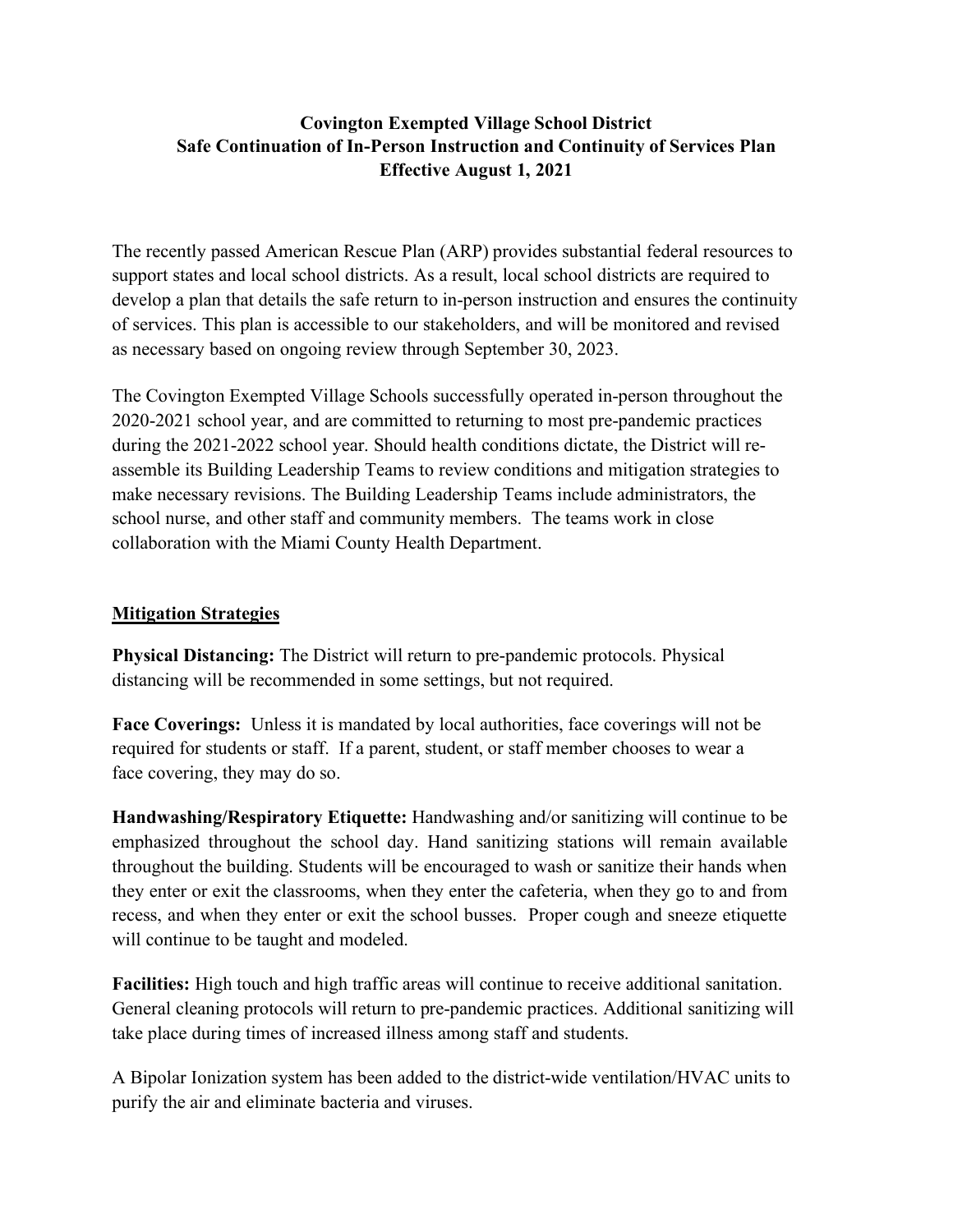**Contact tracing:** District staff will assist with contact tracing when directed by the Miami County Health Department.

**Diagnostic/Screening Testing:** COVID testing supplies are available upon request from the Miami County Educational Service Center and the Miami County Health Department.

**Vaccinations:** Vaccinations are available throughout Miami County and the surrounding counties. The Miami County Health Department can assist with locating vaccination sites. All CEVSD staff members have been given the opportunity to receive a vaccine through our partnership with the Miami County Health Department and the Kroger Corporation. All students and staff who are eligible to receive the vaccine are encouraged to do so, but the District understands that this is a personal/family decision.

### **Continuity of Services**

**Safety Accommodations for Students with Disabilities:** The district will provide health and safety accommodations in accordance with each student's Individual Education Plan. The district will make every effort to collaborate with families regarding individual special needs and will work closely with families to provide safety protocols that address their unique circumstances.

**Student Academic Needs:** The vast majority of the Covington Exempted Village School District's students and staff returned to full in-person instruction in August of 2020. Teachers formally and informally assessed students throughout the 2020-2021 school year in a variety of ways to identify and address any learning loss that occurred as a result of school closures. Some of those assessment measures included, but were not limited to, the following: KRA for Kindergarten, K-3 Third Grade Reading Guarantee diagnostic, MAP in reading/math for grades K-10, ACT for juniors, State assessments/End of Course Exams, CoGat, local measures from a textbook series and/or teacher-developed assessments. Assessments began early in the 2020-2021 school year, and continued frequently. Teachers provided intervention for those students who showed any signs of learning loss or gaps. Those interventions included, but were not limited, to: Title I Reading services, 504 Plans, IEP services, Reading/Math intervention programs, Literacy intervention programs, PBIS tiered supports, and summer school. Administrators, teaching staff, and classroom aides will analyze data and continue to address the learning needs of all students as we carefully monitor the effects of the pandemic closure from the spring of 2020. Increased attention, assessment and interventions will be provided to the small percentage of students who are transitioning from virtual instruction back to our buildings.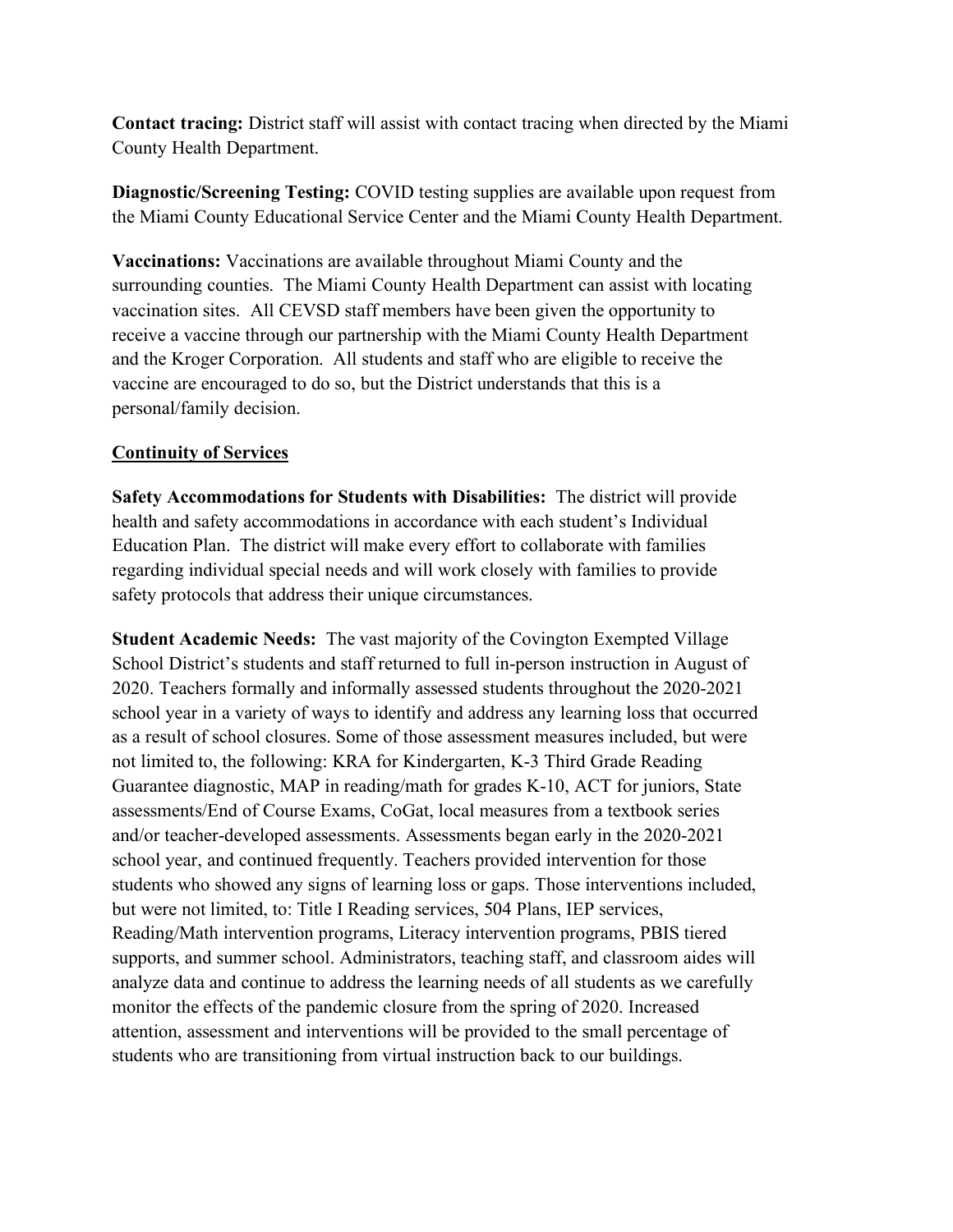**Student/Staff Social, Emotional, Mental Health Needs:** The Covington Exempted Village School District will continue to closely monitor and assess the social, emotional, and mental health needs of our students and staff, as we have done throughout the 2020-21 school year during in-person instruction. Our guidance counselors, nurse, school resource officer, teachers, administrators, and classified employees will remain vigilant to the needs of all students. Additional programming, surveys, and/or outside services will be utilized to address any SEL issues. PBIS, building level and Intervention Assistance teams will continue to play a vital role in assessing and communicating the needs of students. Services offered include: New Creations Counseling Services, Tier II PBIS mentoring, Employee Assistance Program, Employee Wellness Program, and RTI.

**Student Health and Nutritional Needs:** The Covington Exempted Village School District has a full time RN on staff to address student health needs and conduct health screenings. Close collaboration and partnerships will also continue with our local emergency responders, law enforcement, and agencies who provide vital health/safety services to our families.

The Covington Exempted Village School District will continue to offer daily food service that meets all federal requirements. All students are eligible to eat free breakfast and lunch at school through June of 2022. Families who are known to struggle with food insecurity will be confidentially directed to local organizations for help during the summer. We also conduct a "Friday Food Program" to ensure that students have access to breakfast and lunch on weekends and over breaks.

### **Reviews and Input**

**Periodic Reviews:** The Covington Exempted Village School District will review the plan regularly and will make modifications as necessary. Continued collaboration and guidance will be sought from the Miami County Health Department. Input will also be sought from local Stakeholders as needed.

# **ARP ESSER III Use of Funds**

As part of the American Rescue Plan, Covington Exempted Village Schools intends to use the American Rescue Plan Elementary and Secondary School emergency Relief (ARP ESSER III) fund allocation award of \$1,182,350 for the following purposes for past and future expenses between March 13, 2020 and September 30, 2023.

The District will use approximately \$150,000 of ESSER III funds for payroll associated with maintaining in-person learning for the entire 2020/2021 school year and use \$85,000 in ESSER III funding for expenses incurred for online learning and Chromebook replacement. The District also plans to use approximately \$100,000 for expenses incurred for capital improvements to the HVAC system that improved air quality and \$20,000 for drinking fountain upgrades and cleaning supplies. The District has budgeted \$75,000 over the grant